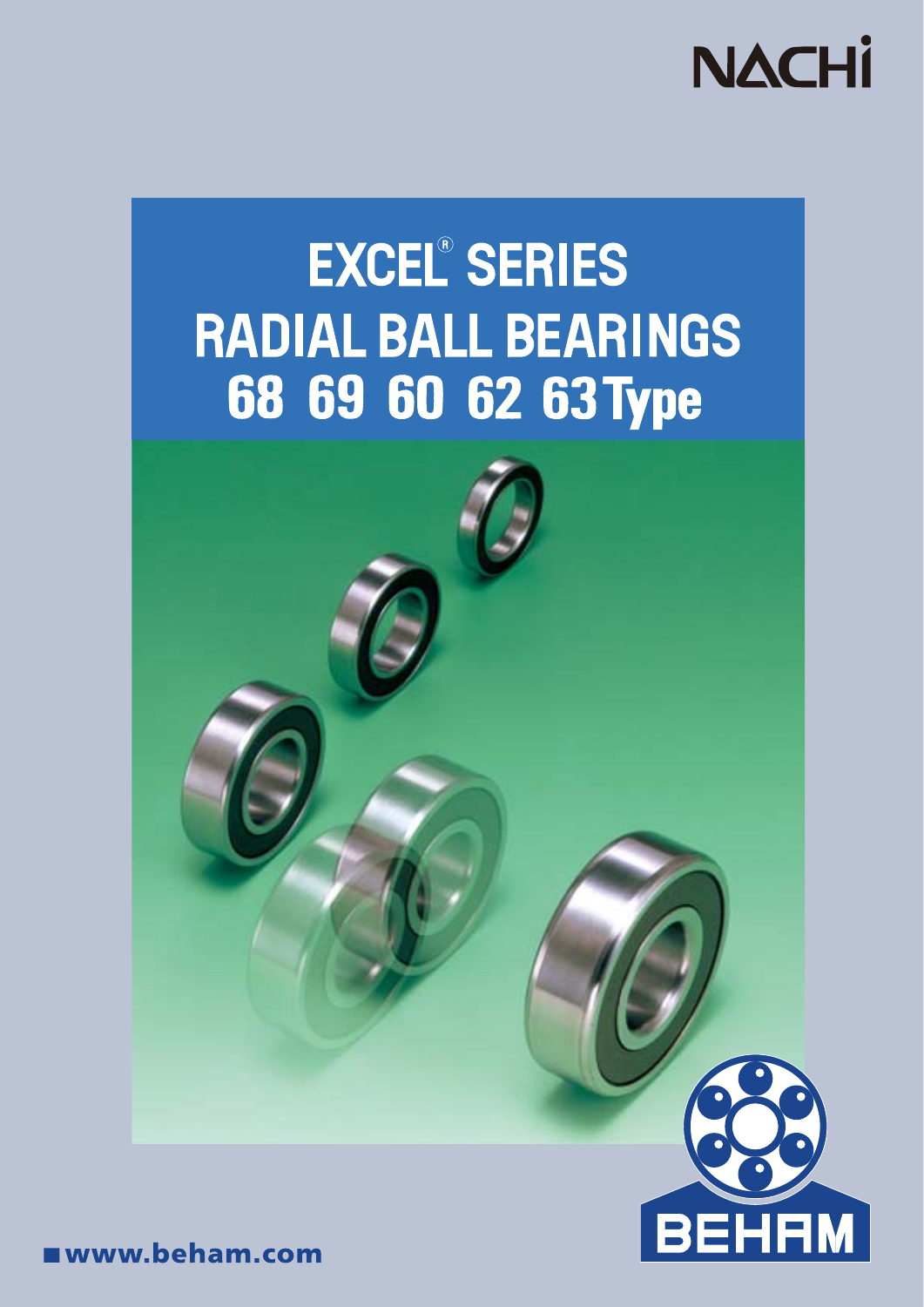# *NACHI Excel Series Quiet Smooth Long life*



*A new design for the next generation* Responding to demands for higher

performance.

**Improved closure** Special triple lip seals — Contact type & Labyrinth type

## *Reduced torque*

•Low starting and Low running torque - Energy saving -•Revised internal design  $-$  Diminished axial play  $-$ 

#### **Ranges Type**

| $6800\!\sim\!6810$   |  |
|----------------------|--|
| $6900\!\sim\!6910$   |  |
| $6000\!\simeq\!6015$ |  |
| $6200\!\sim\!6215$   |  |
| $6300\!\sim\!6315$   |  |
|                      |  |

#### *Reduced running noise*

•Improved accuracy of running elements  $-$  Low running noise  $-$ •Enhanced sound quality

 $\Box$ 

## *Longer life*

- •Contains long life grease  $-$  Wider application ranges  $-$
- •Equipped with high
- performance seals  $-$  To keep out dust  $-$

| Example: | <b>Type of Closure</b> | Excel series | Replacing |
|----------|------------------------|--------------|-----------|
|          | Contact seals          | 6203-2NSE    | 6203-2NSL |
|          | Labyrinth seals        | 6203-2NKE    | 6203-2NK  |
|          | <b>Shields</b>         | 6203ZZE      | 6203ZZ    |
|          |                        |              |           |

## **www.beham.com**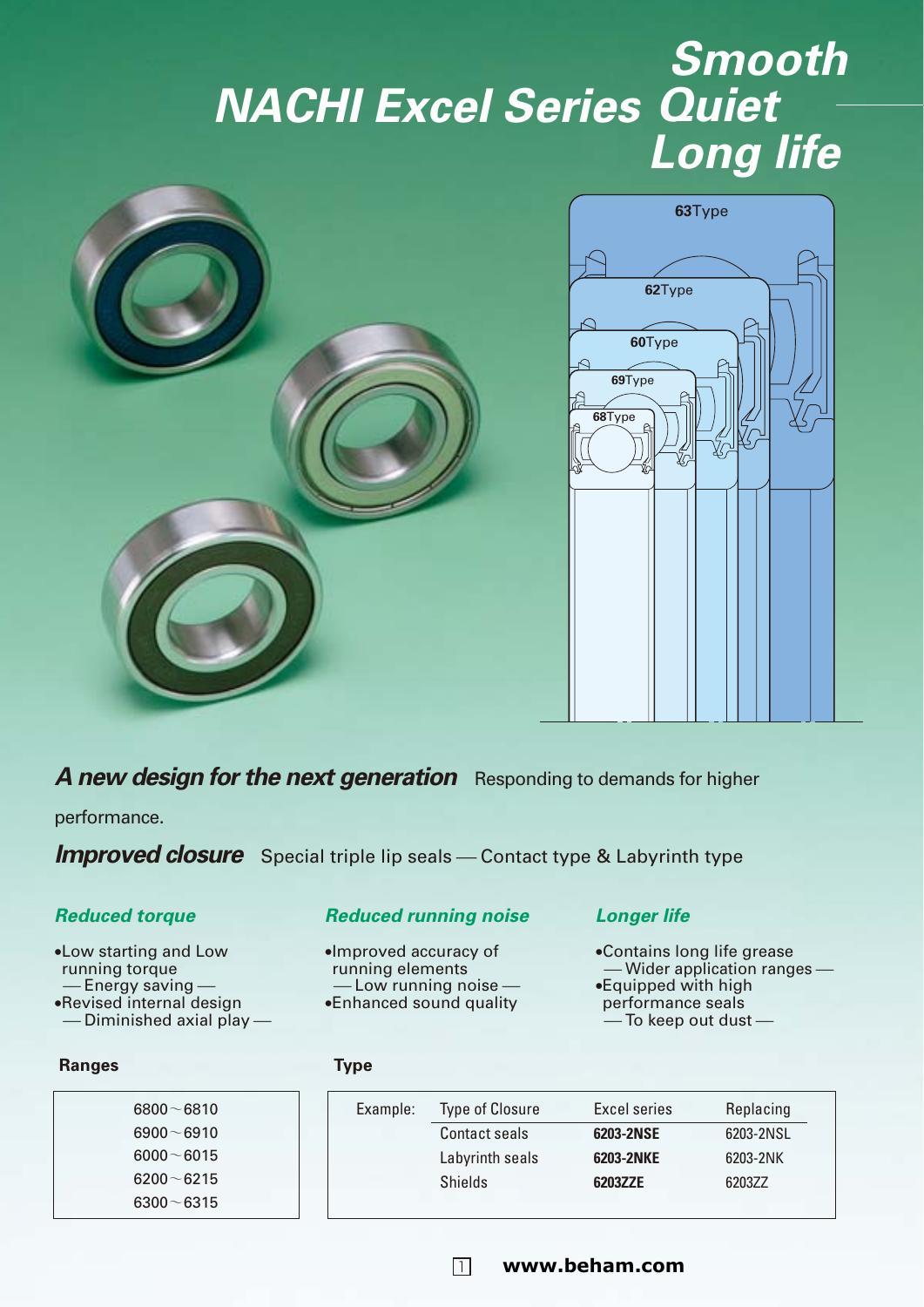# **EXCEL<sup>®</sup> SERIES RADIAL BALL BEARINGS**

#### *Boundary Dimensions*





#### **60, 62, 63Type** UNIT: mm

| <b>Bore</b><br>Number | <b>Bore</b><br><b>Diameter</b> | 6000Type<br>(2NSE, 2NKE, ZZE) |    | 6200Type<br>(2NSE, 2NKE, ZZE) |     |    | 6300Type<br>(2NSE, 2NKE, ZZE) |     |    |                |
|-----------------------|--------------------------------|-------------------------------|----|-------------------------------|-----|----|-------------------------------|-----|----|----------------|
|                       |                                | D                             |    | D                             |     |    | D<br>B                        |     |    |                |
|                       | d                              |                               | B  | r min                         |     | B  | r min                         |     |    | r min          |
| 00                    | 10                             | 26                            | 8  | 0.3                           | 30  | 9  | 0.6                           | 35  | 11 | 0.6            |
| 01                    | 12                             | 28                            | 8  | 0.3                           | 32  | 10 | 0.6                           | 37  | 12 |                |
| 02                    | 15                             | 32                            | 9  | 0.3                           | 35  | 11 | 0.6                           | 42  | 13 | и              |
| 03                    | 17                             | 35                            | 10 | 0.3                           | 40  | 12 | 0.6                           | 47  | 14 | 1              |
| 04                    | 20                             | 42                            | 12 | 0.6                           | 47  | 14 |                               | 52  | 15 | 1.1            |
| 05                    | 25                             | 47                            | 12 | 0.6                           | 52  | 15 |                               | 62  | 17 | 1.1            |
| 06                    | 30                             | 55                            | 13 |                               | 62  | 16 |                               | 72  | 19 | 1.1            |
| 07                    | 35                             | 62                            | 14 |                               | 72  | 17 | 1.1                           | 80  | 21 | 1.5            |
| 08                    | 40                             | 68                            | 15 |                               | 80  | 18 | 1.1                           | 90  | 23 | 1.5            |
| 09                    | 45                             | 75                            | 16 |                               | 85  | 19 | 1.1                           | 100 | 25 | 1.5            |
| 10                    | 50                             | 80                            | 16 |                               | 90  | 20 | 1.1                           | 110 | 27 | 2              |
| 11                    | 55                             | 90                            | 18 | 1.1                           | 100 | 21 | 1.5                           | 120 | 29 | $\overline{2}$ |
| 12                    | 60                             | 95                            | 18 | 1.1                           | 110 | 22 | 1.5                           | 130 | 31 | 2.1            |
| 13                    | 65                             | 100                           | 18 | 1.1                           | 120 | 23 | 1.5                           | 140 | 33 | 2.1            |
| 14                    | 70                             | 110                           | 20 | 1.1                           | 125 | 24 | 1.5                           | 150 | 35 | 2.1            |
| 15                    | 75                             | 115                           | 20 | 1.1                           | 130 | 25 | 1.5                           | 160 | 37 | 2.1            |

#### **68, 69Type**

| . .<br>UNII : MIT     |                                |                 |                               |     |                               |    |       |  |
|-----------------------|--------------------------------|-----------------|-------------------------------|-----|-------------------------------|----|-------|--|
| <b>Bore</b><br>Number | <b>Bore</b><br><b>Diameter</b> |                 | 6800Type<br>(2NSE, 2NKE, ZZE) |     | 6900Type<br>(2NSE, 2NKE, ZZE) |    |       |  |
|                       | d                              | B<br>D<br>r min |                               |     | D                             | B  | r min |  |
| 00                    | 10                             | 19              | 5                             | 0.3 | 22                            | 6  | 0.3   |  |
| 01                    | 12                             | 21              | 5                             | 0.3 | 24                            | 6  | 0.3   |  |
| 02                    | 15                             | 24              | 5                             | 0.3 | 28                            | 7  | 0.3   |  |
| 03                    | 17                             | 26              | 5                             | 0.3 | 30                            | 7  | 0.3   |  |
| 04                    | 20                             | 32              | 7                             | 0.3 | 37                            | 9  | 0.3   |  |
| 05                    | 25                             | 37              | 7                             | 0.3 | 42                            | 9  | 0.3   |  |
| 06                    | 30                             | 42              | 7                             | 0.3 | 47                            | 9  | 0.3   |  |
| 07                    | 35                             | 47              | 7                             | 0.3 | 55                            | 10 | 0.6   |  |
| 08                    | 40                             | 52              | 7                             | 0.3 | 62                            | 12 | 0.6   |  |
| 09                    | 45                             | 58              | 7                             | 0.3 | 68                            | 12 | 0.6   |  |
| 10                    | 50                             | 65              | 7                             | 0.3 | 72                            | 12 | 0.6   |  |
|                       |                                |                 |                               |     |                               |    |       |  |

#### *Major Improvements*



2

\*Test data was compiled from 6908 bearing using SHELL ALVANIA-2 grease.

**www.beham.com**

 $U(0, 0, 0, \ldots, 0)$ 

φd φD